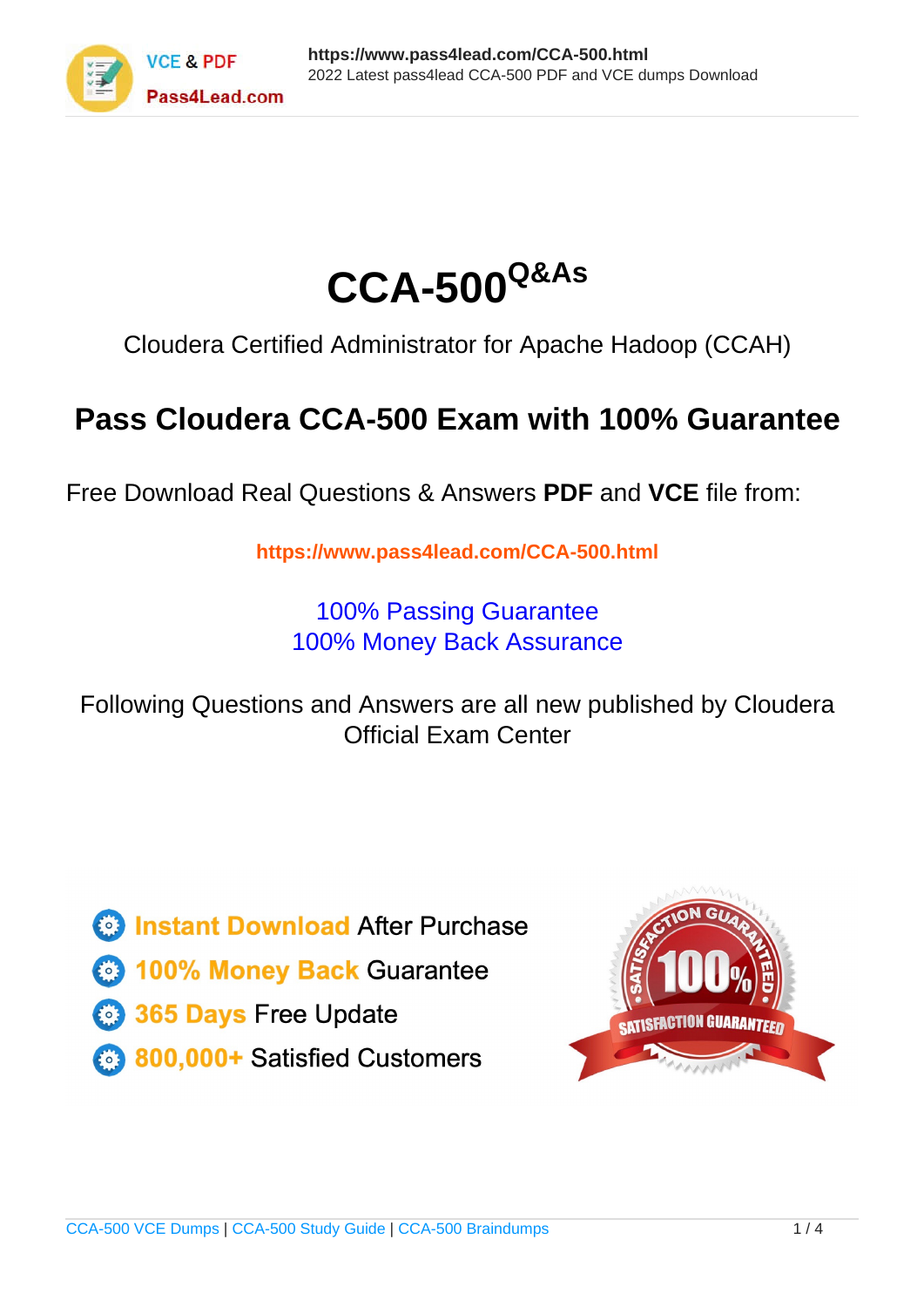

### **QUESTION 1**

You suspect that your NameNode is incorrectly configured, and is swapping memory to disk. Which Linux commands help you to identify whether swapping is occurring? (Select all that apply)

| A. free                    |  |
|----------------------------|--|
| B. df                      |  |
| C. memcat                  |  |
| D. top                     |  |
| E. jps                     |  |
| F. vmstat                  |  |
| G. swapinfo                |  |
| <b>Correct Answer: ADF</b> |  |

### **QUESTION 2**

Your cluster is running MapReduce version 2 (MRv2) on YARN. Your ResourceManager is configured to use the FairScheduler. Now you want to configure your scheduler such that a new user on the cluster can submit jobs into their own queue application submission. Which configuration should you set?

A. You can specify new queue name when user submits a job and new queue can be created dynamically if the property yarn.scheduler.fair.allow-undecleared-pools = true

B. Yarn.scheduler.fair.user.fair-as-default-queue = false and yarn.scheduler.fair.allow- undecleared-pools = true

C. You can specify new queue name when user submits a job and new queue can be created dynamically if yarn .schedule.fair.user-as-default-queue = false

D. You can specify new queue name per application in allocations.xml file and have new jobs automatically assigned to the application queue

Correct Answer: A

### **QUESTION 3**

For each YARN job, the Hadoop framework generates task log file. Where are Hadoop task log files stored?

A. Cached by the NodeManager managing the job containers, then written to a log directory on the NameNode

- B. Cached in the YARN container running the task, then copied into HDFS on job completion
- C. In HDFS, in the directory of the user who generates the job
- D. On the local disk of the slave mode running the task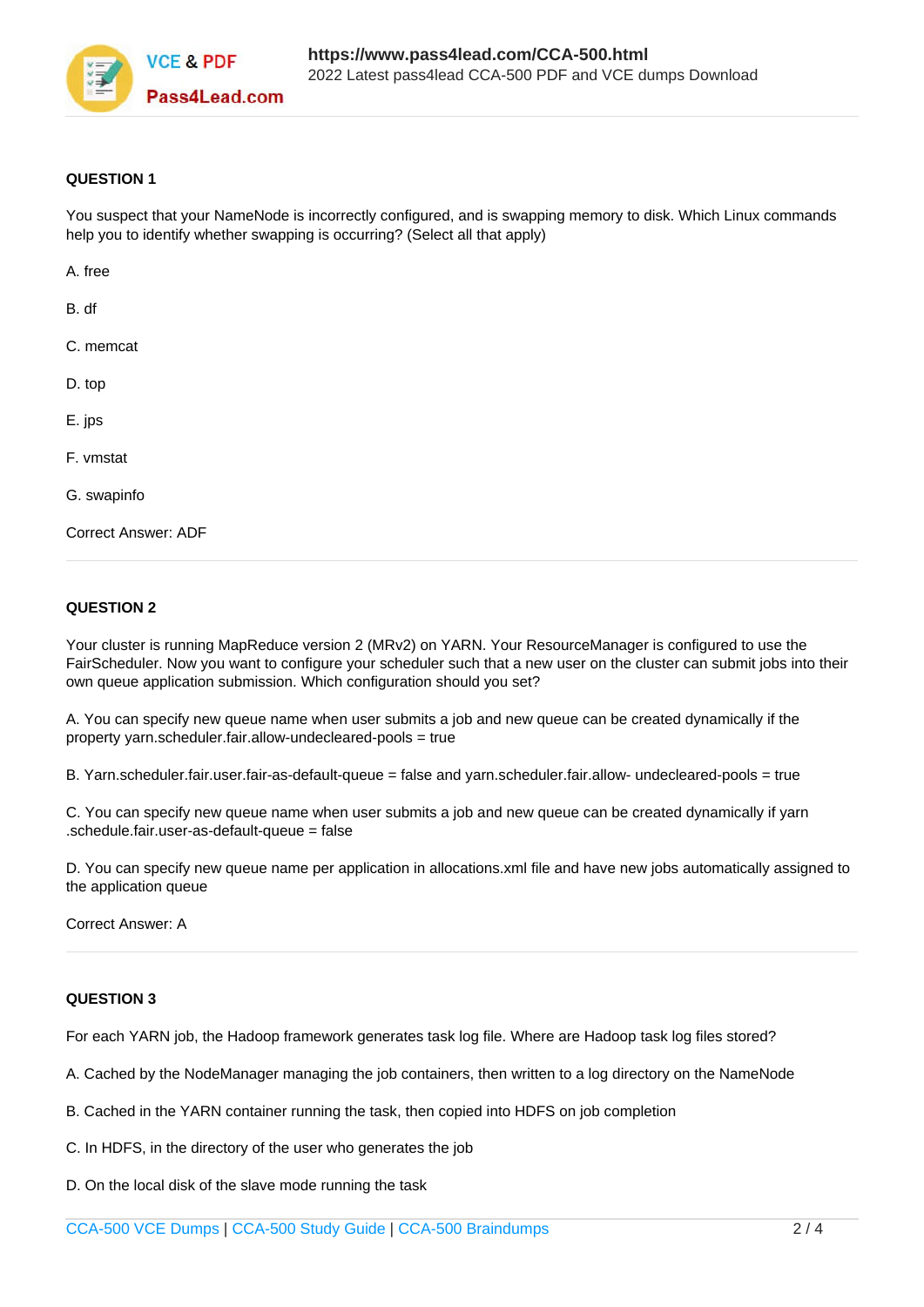

Correct Answer: D

### **QUESTION 4**

Which YARN daemon or service negotiations map and reduce Containers from the Scheduler, tracking their status and monitoring progress?

- A. NodeManager
- B. ApplicationMaster
- C. ApplicationManager
- D. ResourceManager

Correct Answer: B

### **QUESTION 5**

Assuming you\\'re not running HDFS Federation, what is the maximum number of NameNode daemons you should run on your cluster in order to avoid a "split-brain" scenario with your NameNode when running HDFS High Availability (HA) using Quorum-based storage?

A. Two active NameNodes and two Standby NameNodes

- B. One active NameNode and one Standby NameNode
- C. Two active NameNodes and on Standby NameNode

D. Unlimited. HDFS High Availability (HA) is designed to overcome limitations on the number of NameNodes you can deploy

Correct Answer: B

[CCA-500 VCE Dumps](https://www.pass4lead.com/CCA-500.html) [CCA-500 Study Guide](https://www.pass4lead.com/CCA-500.html) [CCA-500 Braindumps](https://www.pass4lead.com/CCA-500.html)